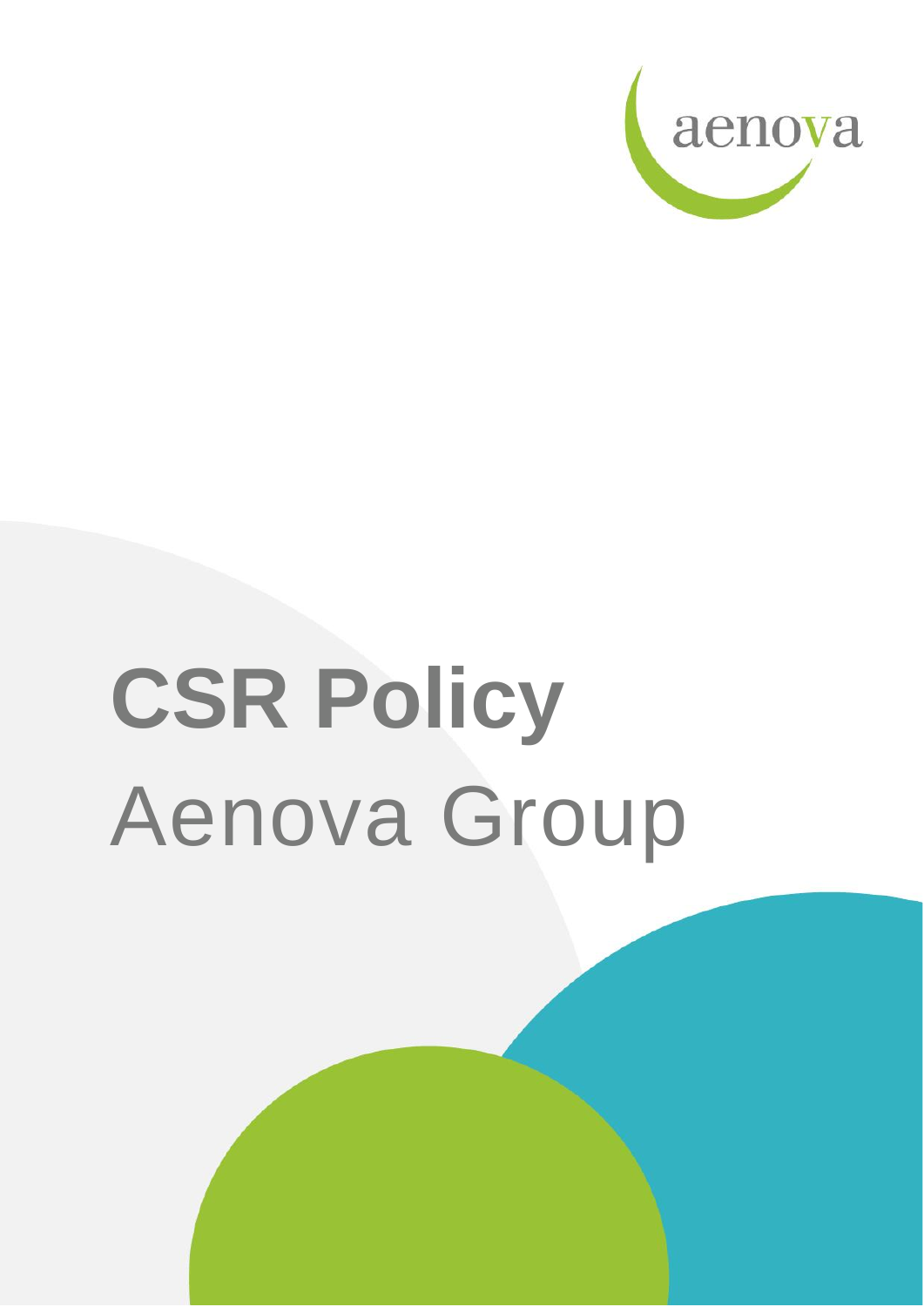

## **Table of Contents**

| 3 <sub>1</sub> |                                                                             |  |
|----------------|-----------------------------------------------------------------------------|--|
|                |                                                                             |  |
|                | We value the international initiative of UN Sustainable Development Goals 6 |  |
| 4.             |                                                                             |  |
|                |                                                                             |  |
|                |                                                                             |  |
|                |                                                                             |  |
|                |                                                                             |  |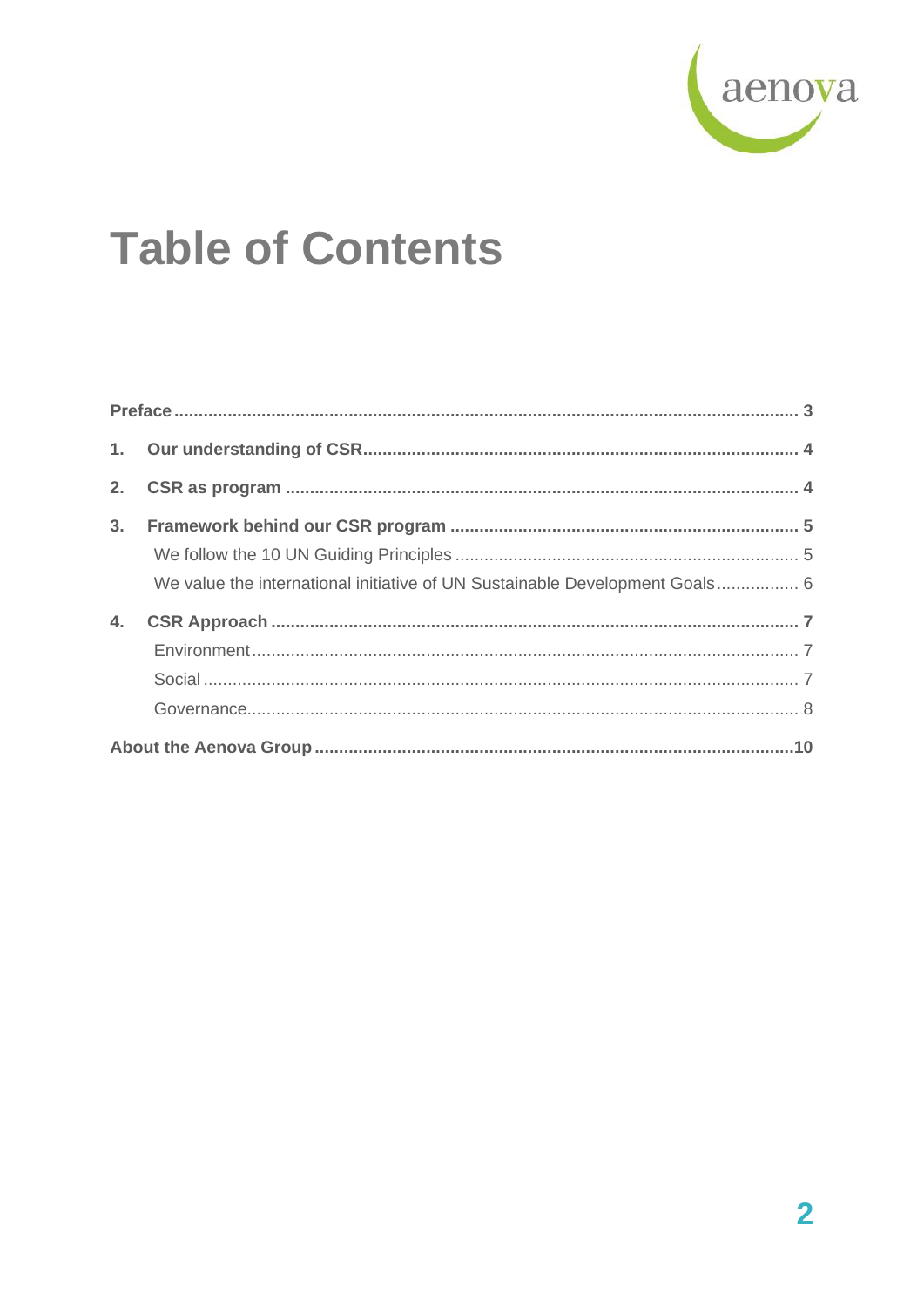

### <span id="page-2-0"></span>**Preface**

At Aenova, CSR (Corporate Social Responsibility) and ESG (Environment Social Governance) are integral components on our journey to achieve "excellence beyond manufacturing" which is the Aenova claim. We are operating on a global scale, and as a global corporate citizen in the healthcare manufacturing industry, we are aware that our operations impact ecosystems, communities and workplaces, marketplaces, and supply chains alike. We therefore strive to operate in a sustainable, compliant, and socially responsible manner.

The Aenova Group was formed through a merger of different companies and has developed into one of the largest global contract development and manufacturing organizations. Ultimately, we are committed to customers and patients, as we provide lifesaving or life enhancing medicines. We are true to our "One Aenova" philosophy of having one operating model and common Aenova values as the basis of our corporate culture.

The ESG/CSR policy describes the guiding principles that apply to all our sites and operations. It reflects our sense of responsibility with regard to the environment and the sustainable use of resources, our employees and the workplace, the marketplaces and supply chains considering the regulatory and governmental context in which we operate.

Jan Kengelbach **Ralf Schuler** Ralf Schuler CEO CFO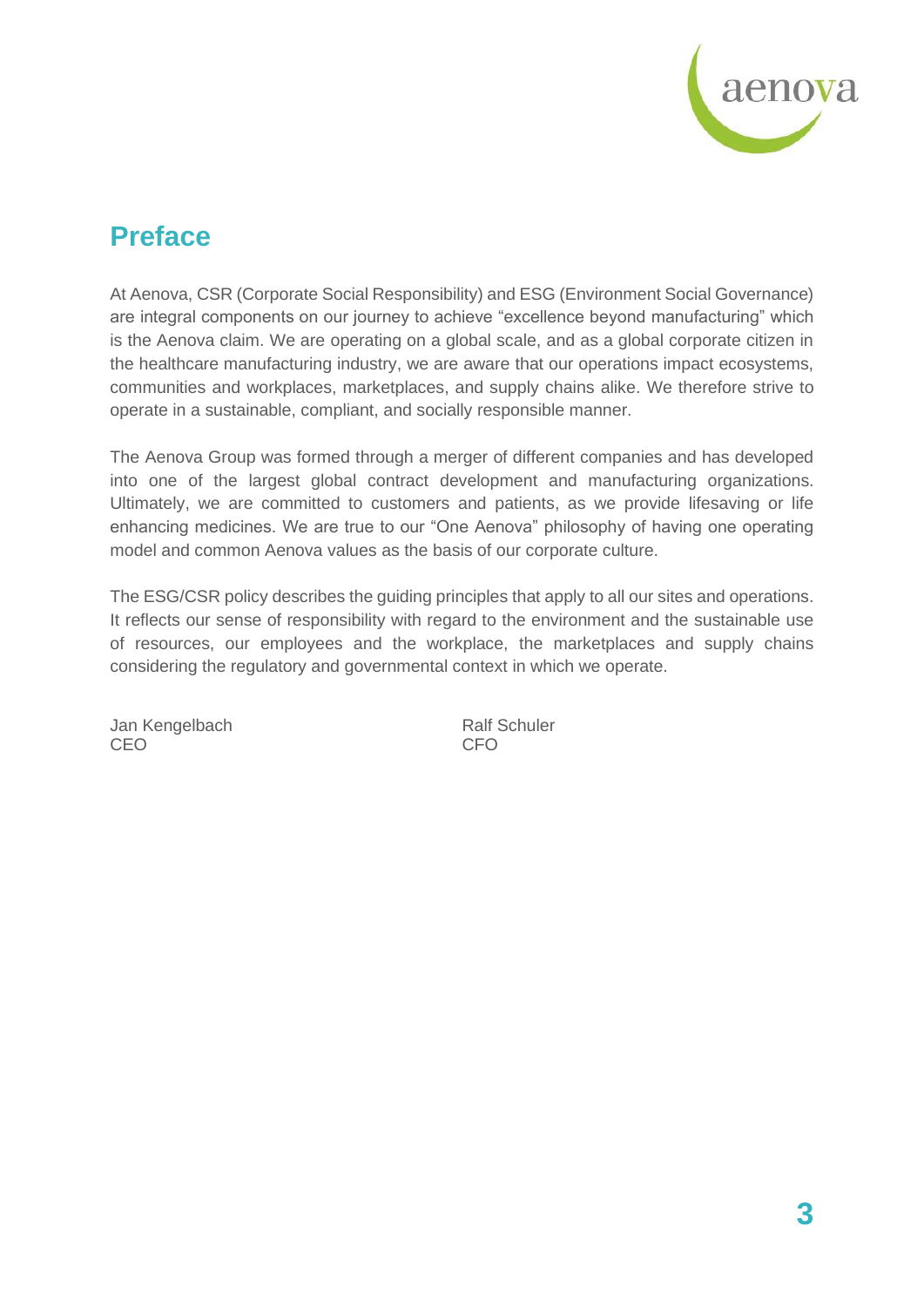

## <span id="page-3-0"></span>**1. Our understanding of CSR**

The Aenova business model aims to balance "the three Ps" of environment (planet), social aspects (people) and financial success (profit) via good corporate governance. Our understanding of Corporate Social Responsibility (CSR) is

- Environment (planet) covers Aenova's responsibility for the environment, i.e., aspects such as pollution, (greenhouse) emissions, waste, and energy efficiency.
- Social (people) includes Aenova's responsibility in the area of health protection, occupational safety, workplace policies both for Aenova employees and our business partners. This also implies social commitment in the communities within which we operate.
- Governance (profit) addresses sustainable corporate governance, which includes the focus on corporate values, corporate management, and compliance.

We have incorporated CSR to our business model to accommodate the ESG (Environment – Social – Governance) approach, to demonstrate the positive impact of our CSR measures and make them assessable according to industry's best practice.

## <span id="page-3-1"></span>**2. CSR as program**

Our CSR program is based on an analysis of Aenova's impact on the "three Ps". To define the way forward, we analysed the UN Sustainability Goals for those Aenova has the most significant impact on. The chosen goals build the basis for Aenova's CSR strategy. The strategy is defined for Aenova as a group and supported by individual measures on group and site level. Supporting our transparency strategy, we monitor and assess the measures and report based on relevant performance indicators at least annually, amongst others,

- **•** External annual EcoVadis assessment
- PSCI (Pharmaceutical Supply Chain Initiative) readiness shown by client audits
- Membership of MSC (Marine Stewardship Council)
- Continuous external tracking of environmental data via Ecodesk for key clients
- Periodic internal reporting and monitoring of KPIs relevant for ESG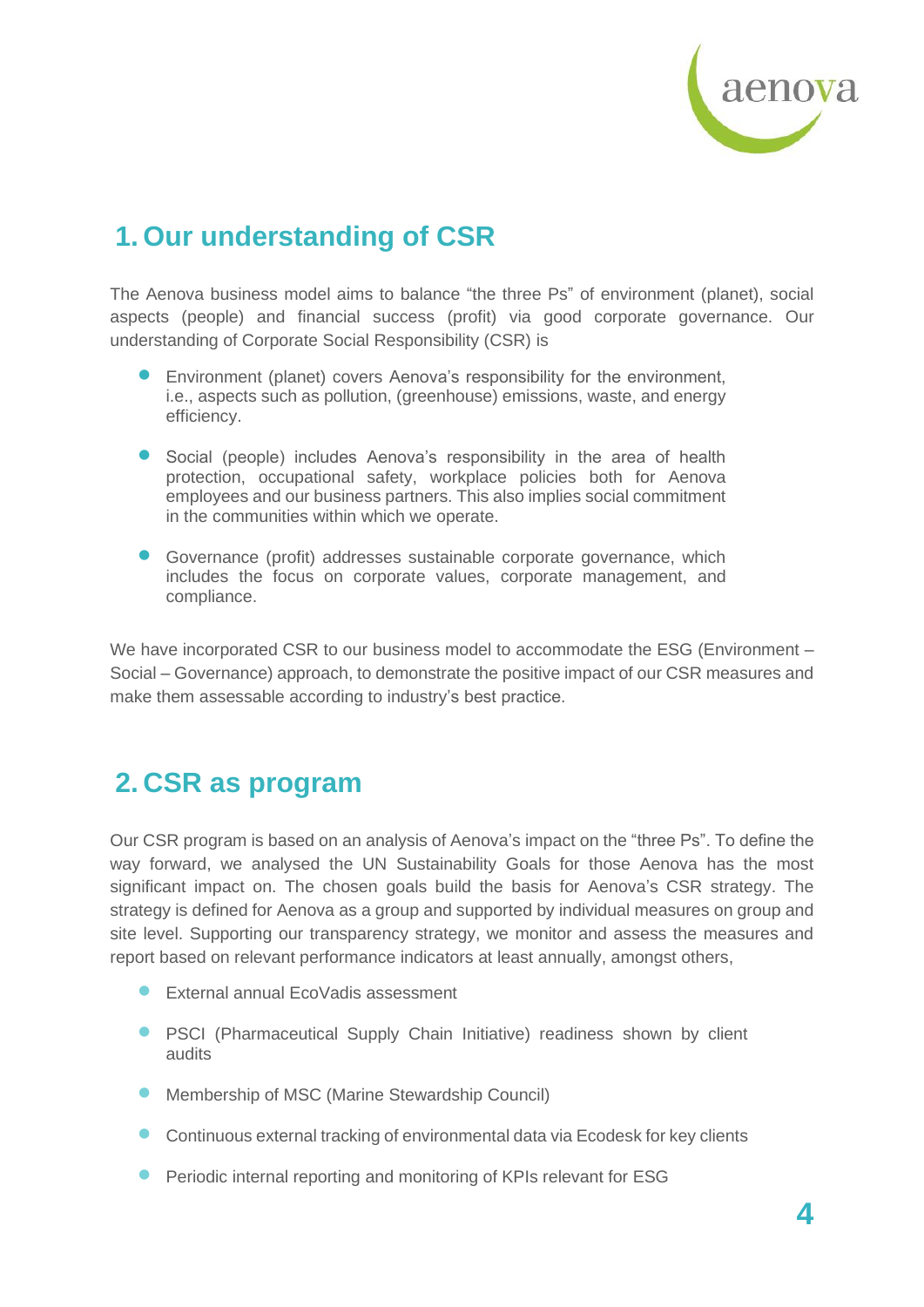

ESG reportings are available on our homepage and show our activities. We will periodically adjust our CSR program based on the results and reflecting our customers' requirements as well as regulatory developments.

## <span id="page-4-0"></span>**3. Framework behind our CSR program**

The internationally acknowledged basis for CSR is the work of the United Nations. The CSR program of Aenova therefore is based on our support for the 10 UN Guiding Principles.

#### <span id="page-4-1"></span>**We follow the 10 UN Guiding Principles**

#### **Human Rights**

- 1. Businesses support and respect the protection of internationally proclaimed human rights.
- 2. It is to make sure that they are not complicit in human rights abuses.

#### **Labour Standards**

- 3. Businesses uphold the freedom of association and the effective recognition of the right to collective bargaining.
- 4. Businesses ensure the elimination of all forms of forced and compulsory labour.
- 5. Businesses make sure the effective abolition of child labour.
- 6. Businesses ensure the elimination of discrimination in respect of employment and occupation.

#### **Environment**

- 7. Businesses support a precautionary approach to environmental challenges.
- 8. Businesses undertake initiatives to promote greater environmental responsibility.
- 9. Businesses encourage the development and diffusion of environmentally friendly technologies.

#### **Anti-Corruption**

10. Businesses work against all forms of corruption, including extortion and bribery.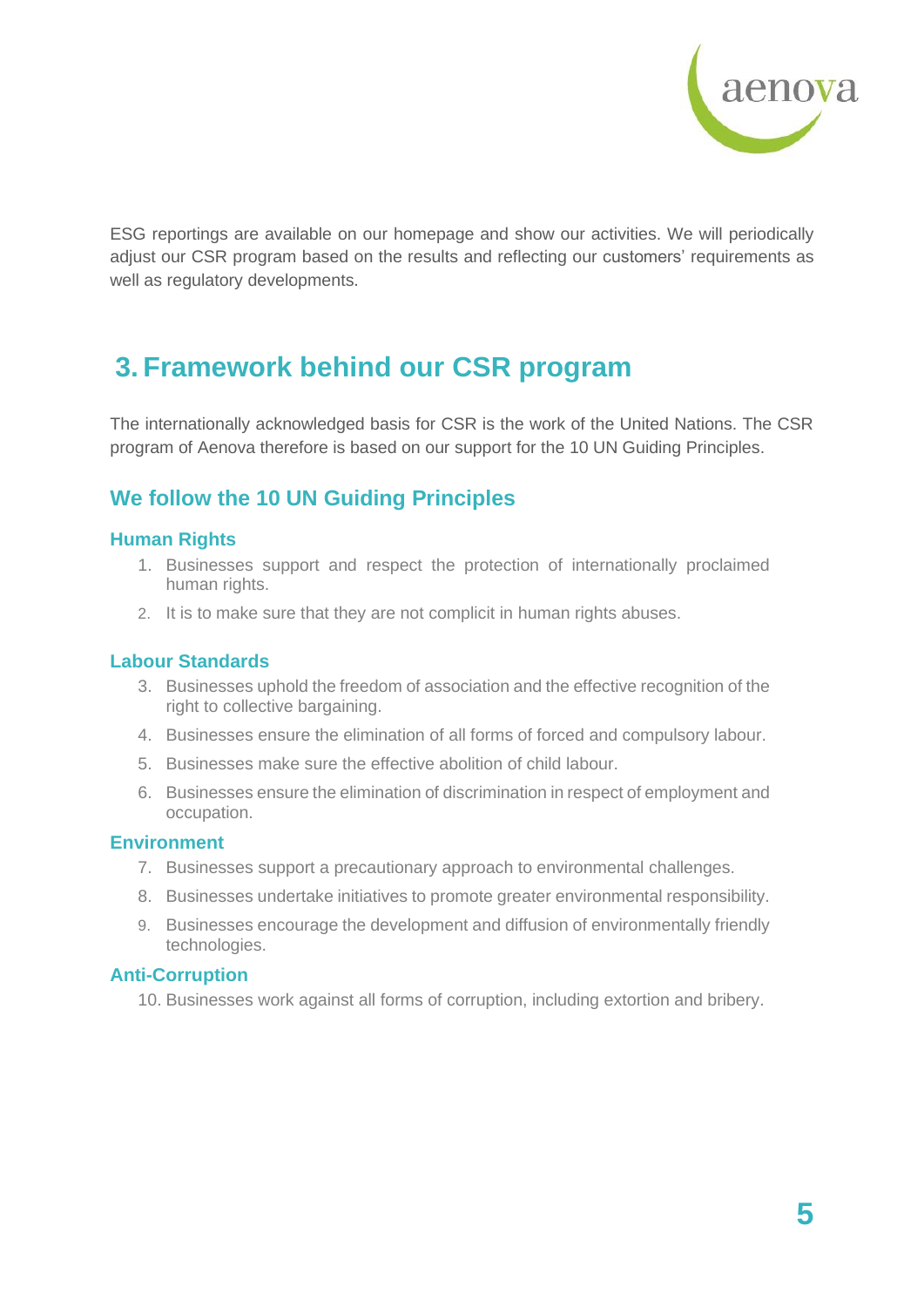

#### <span id="page-5-0"></span>**We value the international initiative of UN Sustainable Development Goals**

We support the UN Sustainability Goals and firmly believe that they make an important contribution to our society. Aenova is aware of its responsibilities as a company in general and particularly as a representative of the healthcare sector. An analysis of the UN Sustainable Development Goals identified those which are most relevant for Aenova. We initially align our CSR program with one goal per pillar, resulting in the following three:



#### **Quality education (UN SDG No. 4)**

Our engagement: We as Aenova strongly believe that our children are our future. Therefore, we support the young generation with traineeships, bachelor- and master thesis, etc.



#### **Clean water and sanitation (UN SDG No. 6)**

Our engagement: We all share this one planet. To protect the finite resources, we as Aenova constantly strengthen our programs for water treatment (e.g., pharmaceuticals in the environment / PIE), as well as water and heat recirculation



#### **Peace, justice and strong institutions (UN SDG No. 16)**

Our engagement: As humans, we all want to live under fair and safe conditions. We as Aenova take our responsibility seriously and are constantly strengthening our governance internally, in the communities in which we operate and with our business partners in the supply chain.

We feel responsible for our own activities with respect to environment, society and governance. This leads us to a sustainable development of our business.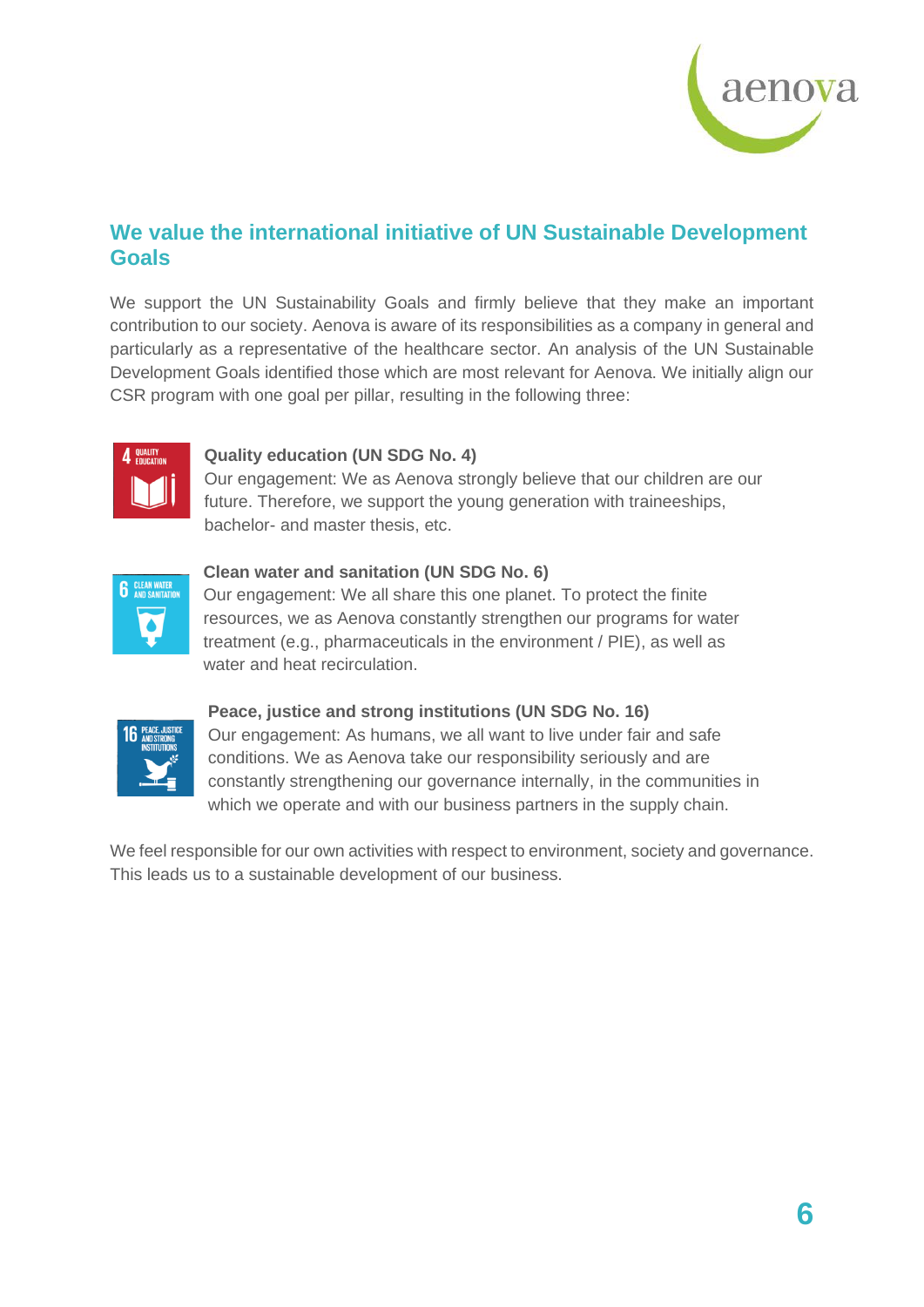

## <span id="page-6-0"></span>**4. CSR Approach**

<span id="page-6-1"></span>Our CSR approach focuses on the "three Ps" as follows:

#### **Environment**

Regarding environment, we comply with legal requirements and are constantly working on improvements. Our local strategies are based on the overall corporate strategy.

- A global HSES program, based on our overall HSES policy
- We continuously strive to reduce our emissions of any kind, waste, and the use of resources.
- We maintain a high standard towards environmental protection, and aim for stepwise certifications in e.g., ISO 14001 (environment) and/or ISO 50001 (energy).
- When opportunities arise, we continue our path towards carbon neutrality and increase the proportional use of renewable energy generation and use through pertinent investments.
- Investments ongoing for state-of-the-art cogeneration plants
- Periodic energy audits at all 15 sites identifying further greenhouse gas reduction potentials
- We also keep in mind our offices with respect of their environmental impact.

#### <span id="page-6-2"></span>**Social**

As Aenova, we have a high responsibility for our employees. Additionally, we engage with the communities in which we operate, in our factories, as well as with our business partners in the supply chain.

#### **Becoming Employer of Choice**

- We maintain a good working environment to retain loyal and productive staff and ensure their health and safety.
- We support the education of the young generation with traineeships, vocational training, bachelor- and master thesis, etc.
- We do not tolerate any form of discrimination based on gender, race, ethnic origin or any other personal characteristics. We guarantee equal opportunities to all applicants and employees for their career path within Aenova. Diversity is our daily normal: Employees of more than 50 nationalities are working at Aenova. In Germany, we are now member of the "Charta der Vielfalt" (Charter of diversity).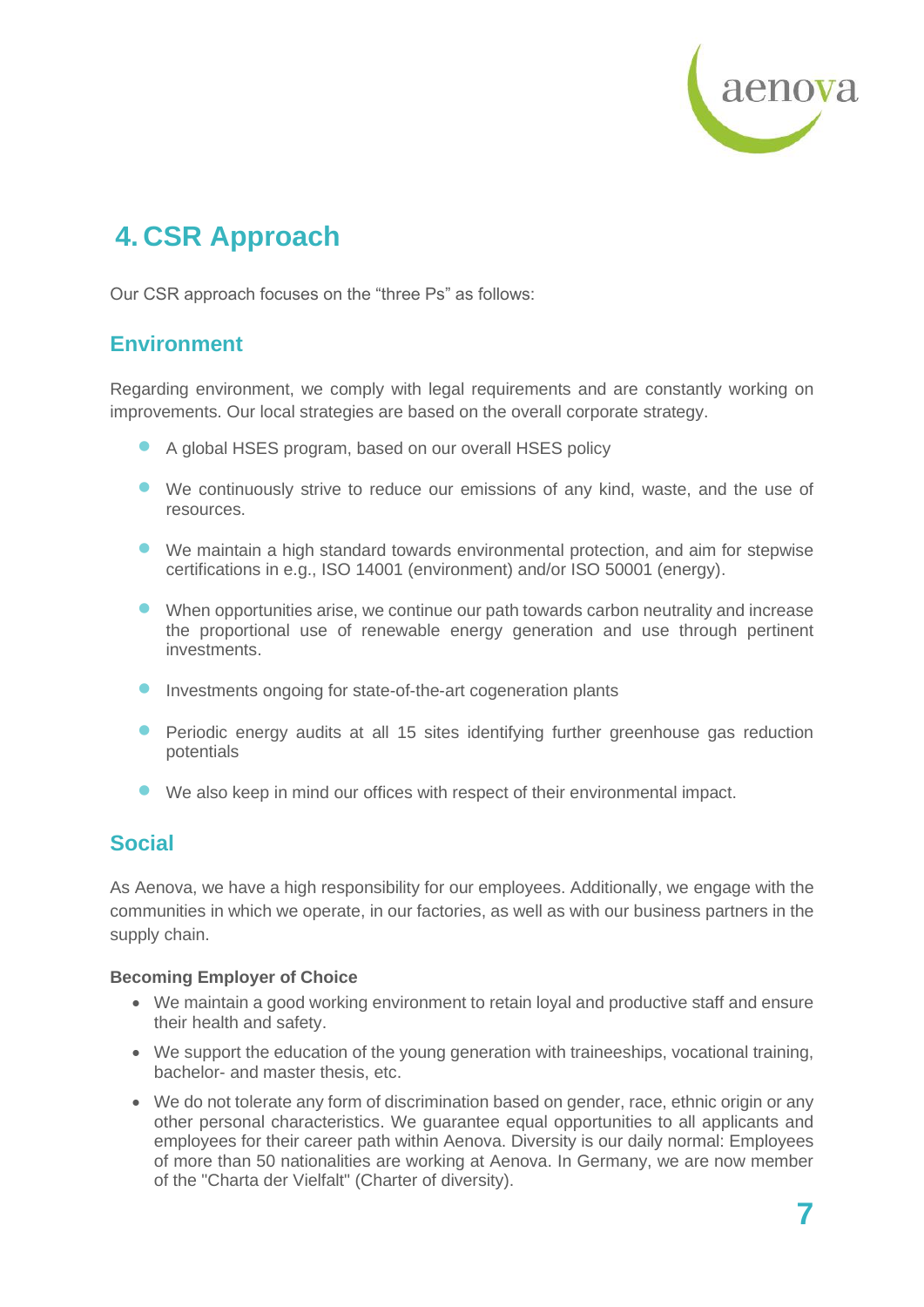

#### **Corporate Citizenship**

- As a global company with a large number of local production sites, we want to make our commitment felt locally. As long-standing employers, our subsidiaries are deeply rooted in the local environment and can make a significant contribution to local social engagement. In this way we attempt to strengthen local communities, deepen the loyalty and identification of our employees and their families, and attract potential candidates.
- This long-standing tradition is based on the sometimes close links between the sites and local communities and is shaped by local characteristics, such as workshops for the disabled and sports clubs. As Aenova Group, we support this diversity of social commitment.

#### **Health and Safety**

- Following our environmental approach, we run a global HSES program, based on our Aenova HSES policy.
- We are continually investing in relevant certificates, e.g., ISO 45001.
- We permanently drive initiatives to improve our health and safety record, amongst them behaviour-based safety, holistic business risk management, root cause analysis and hazards identification.
- Our local and corporate Corona Task Forces put employee safety first and guarantee supply continuity.
- We monitor the full compliance status of our sites over internal corporate HSES audits.

#### <span id="page-7-0"></span>**Governance**

As Aenova, we are aware of our responsibility as employer, client, and customer. We strongly believe that trust is the basis for our success, and trust requires the sustainable perspective on corporate governance:

#### **Value driven**

We build our behaviour, our decisions, and our strategies on the Aenova corporate values:

- Customers and patients first
- Everyone matters
- Excellence and reliability
- Better every day
- Stronger as a group

Our values support us in raising the standards of our corporate governance approach internally, as well as with our business partners and stakeholders.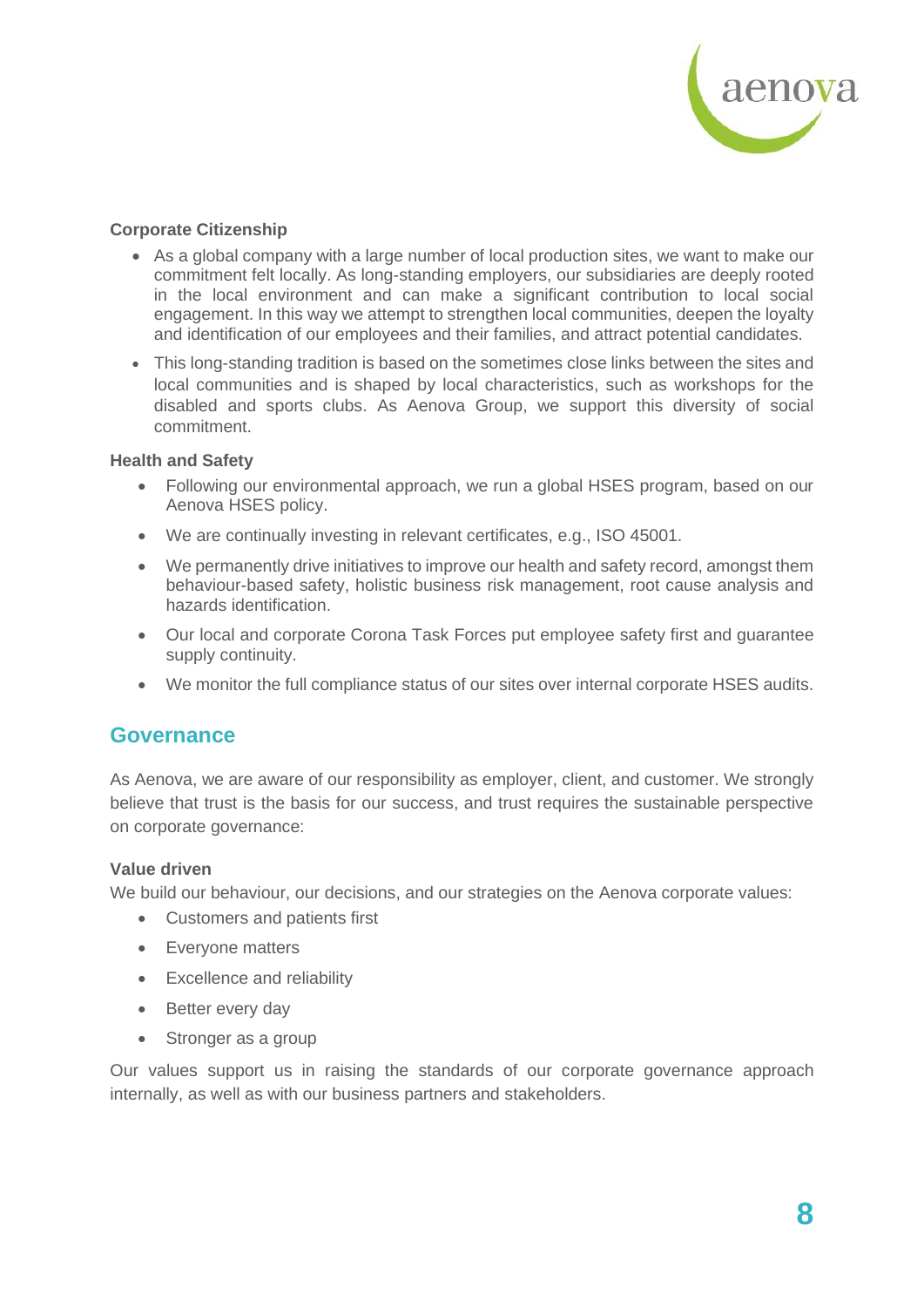

#### **Compliance**

Adherence to the relevant laws and internal rules (compliance) is non-negotiable for us. Aenova strictly condemns the violation of human rights. We explicitly reject any form of forced or child labour and modern slavery. We also fight bribery, corruption, and other forms of malpractice. As part of our responsibility, we actively shape the implementation of the rules of the Supply Chain Duty of Care Act for our products with our customers and suppliers.

Compliance with relevant laws is our standard, but beyond that we want to avoid any impression of unlawfulness. Therefore, we set up internal policies and guidelines for all employees which contain (but are not limited to) our Code of Conduct as well as supporting rules for Anti-Bribery, Anti-Trust, Privacy, IT Security, Data Privacy, HR, etc.

The Corporate Compliance Team is considered as the representative to support the employees and the sites in complying in their everyday business and thus, to protect Aenova and its employees from sanctions and loss of reputation. Additionally, we maintain intensive interaction with the authorities to comply with current regulations.

#### **Organisation of Adequate Governance**

Aenova Group is run by our management board which is monitored by a co-determinated supervisory board at the level of the consolidating parent company, Apollo 5. We follow the rules of segregation of duties and apply double checks where applicable. Consequently, our managing directors and proxy holders are authorised as joint representatives. Rules of procedure are in place for all governance bodies on group level as well as on site level to ensure that policies are followed, relevant decisions made accordingly, group-approval is obtained where necessary and reporting standards are met.

#### **Ensuring Transparency**

Good Governance also includes presenting an accurate view of the group´s status to internal and external stakeholders. Full financial reporting as well as adequate insights into Quality, Compliance and other relevant topics are provided both regularly and, on an ad hoc basis. Our internal reporting system encompasses all sites as well as corporate functions to establish a comprehensive overview of the group´s status for group management, the advisory board and the supervisory board. On a periodic basis, we formally report to investors and other third parties regarding our financial performance as well as special events. We reflect GRI standards for our CSR-related reporting.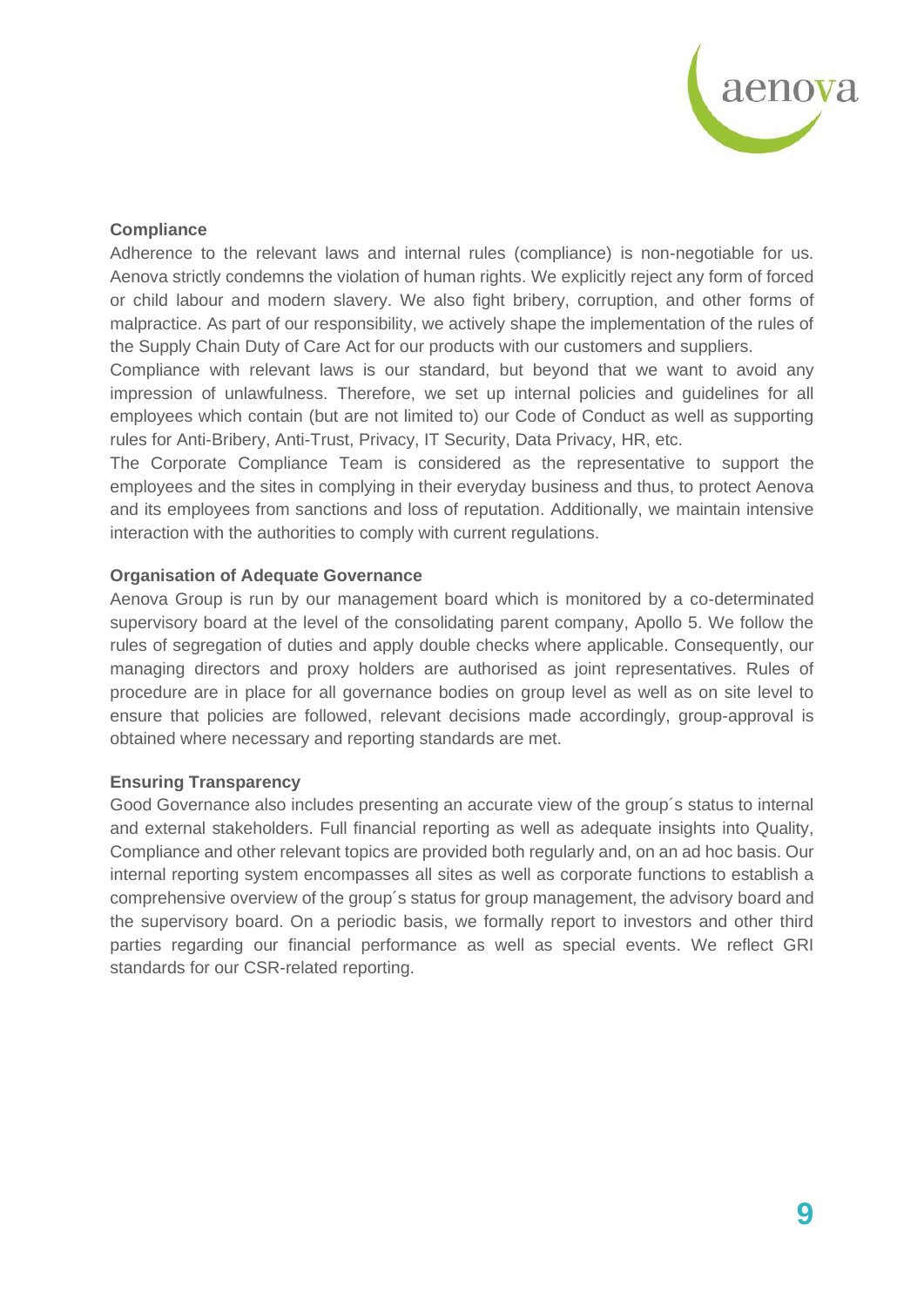

## <span id="page-9-0"></span>**About the Aenova Group**

The Aenova Group is a leading global contract manufacturer and development services provider for the pharmaceutical and healthcare industry. Our services include end-to-end manufacturing and development of all dosage forms and potency levels (ranging from nutraceuticals to high-potent) out of 15 production sites in Europe and the US.

With our comprehensive know-how, many years of experience, well-trained staff of around 4.200, innovative technologies and highest quality standards we are a reliable, long-term partner to pharmaceutical and consumer health care customers around the world, both in the human and veterinary healthcare market.